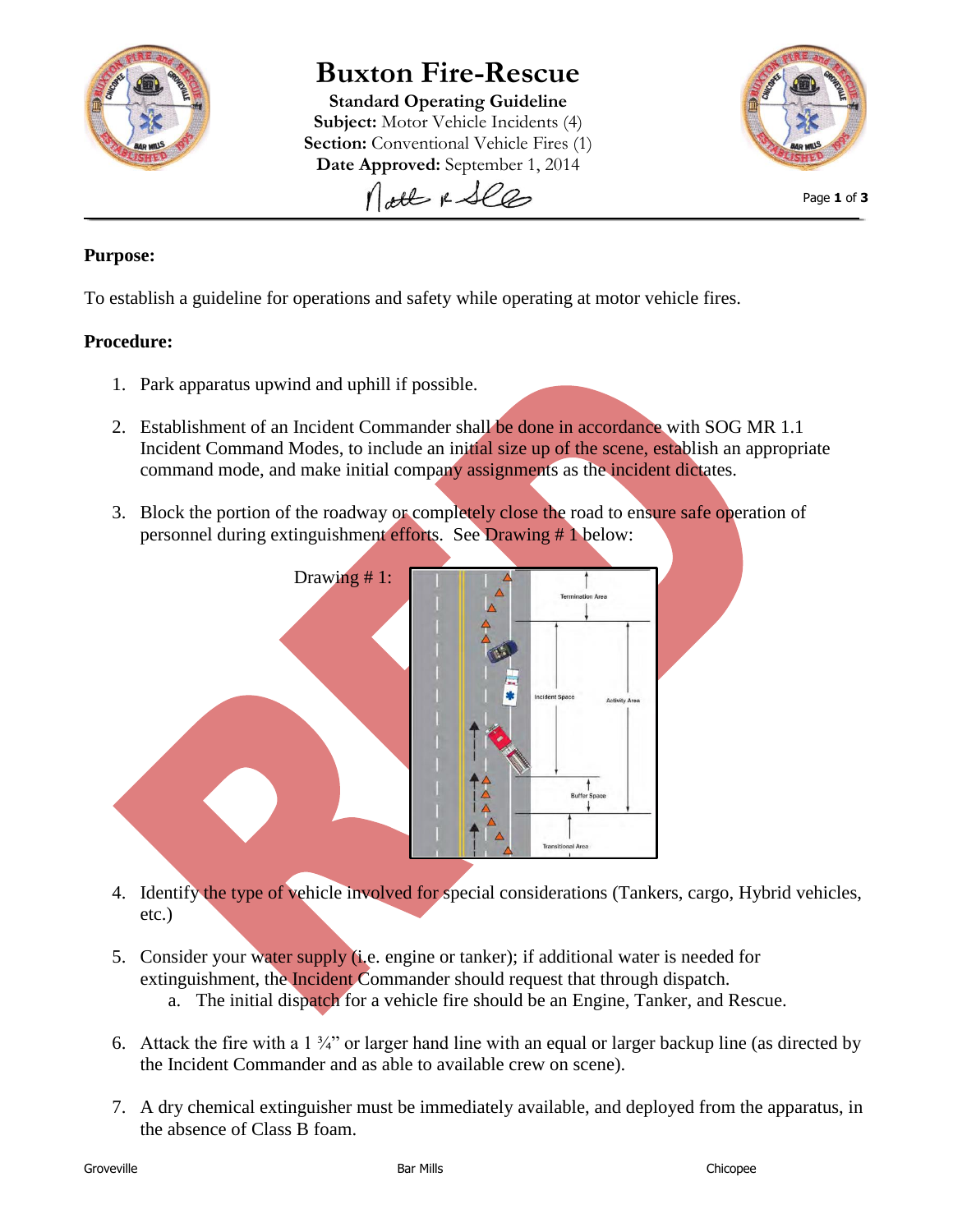- a. Use of the POK Nozzle with appropriate foam insert is acceptable as a foam nozzle.
- 8. Attack the fire from the sides or corners of vehicle and start suppression from the safest distance allowed by the attack nozzle.
- 9. Stabilize vehicle as soon as possible (ensure that the vehicle will not roll during operations).
- 10. Gain entry to hood / trunk with a charged attack line present (ensure that firefighters approach from the sides of the vehicle).
- 11. Secure the vehicle's battery by removing both terminal connections (remove the negative prior to the positive).
- 12. Check areas for extension of fire (i.e. trunk, hood, glove boxes, etc.) and completely extinguish all hidden fire.
- 13. All vehicle fluid run off (i.e. gasoline, anti-freeze, etc.) shall be contained with the use of speedy dry, absorbent pads, boom diking or sand, when available.
	- a. The Department of Environmental Protection shall be notified (1-800-482-0777) of hazardous run off of five (5) gallons or more into a ditch, catch basin, etc.

#### **Comments:**

- A.) Be aware of hazardous contents and cargo of the vehicle. In the event of placarded hazardous materials refer to the Emergency Response Guidebook for assistance with handling the incident.
	- Propane fueled vehicles, CNG (compressed natural gas) vehicles, fire arms, and hazardous materials.
	- Trunks may contain hazardous cargo.
- B.) Be aware of exploding vehicle parts
	- Bumpers, shocks
	- Airbags: driver side, passenger, & side curtain
- C.) If there is a known fatality in the fire vehicle, after extinguishment, work with the Police Department to formulate the action plan for removing the deceased, and contact the State Fire Marshall's Office as soon as practical.